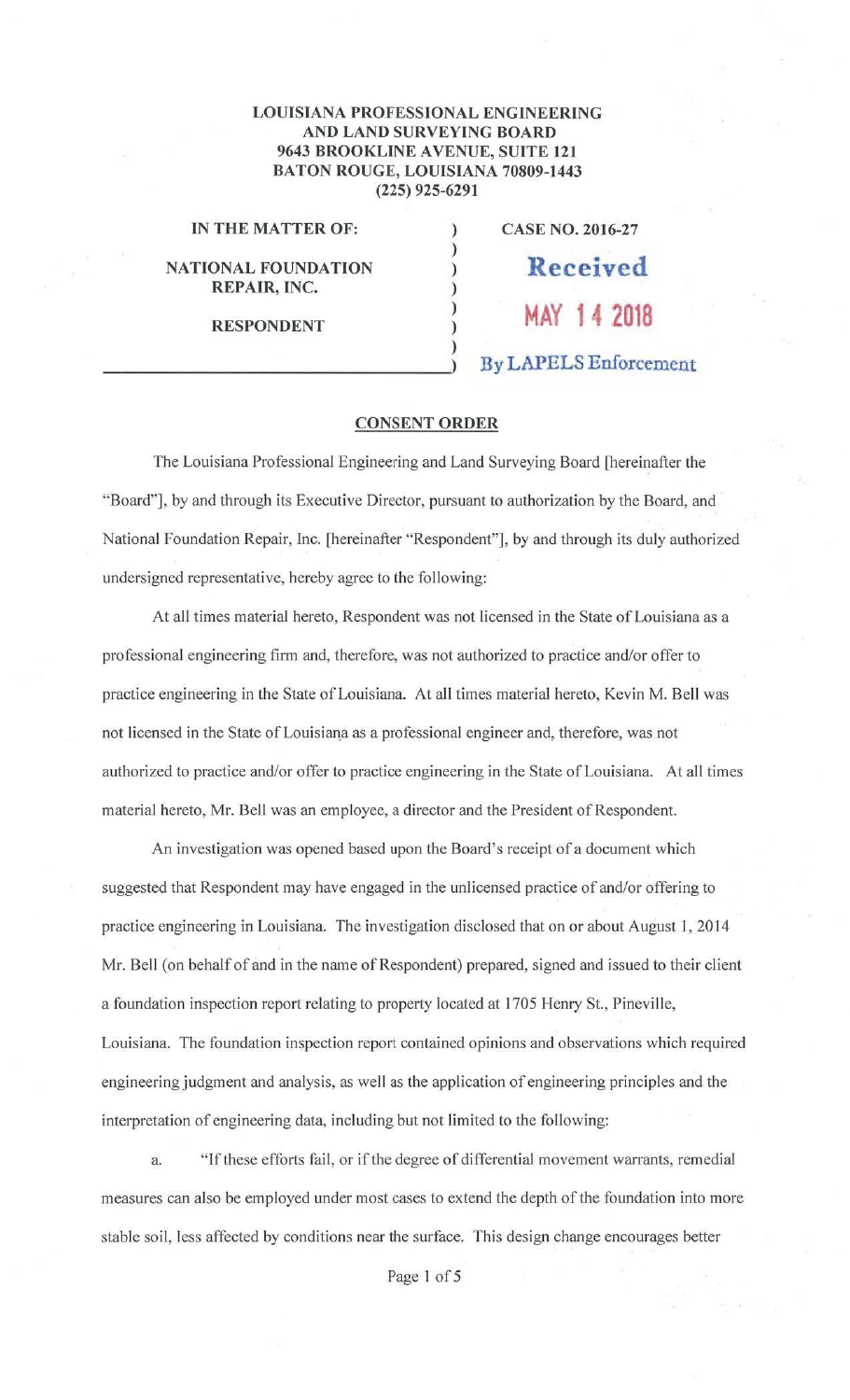future performance by encouraging more even (as opposed to uneven) settlement patterns."

b. "Fortunately, because of the soil's limited ability to swell (depending on the degree of its plasticity), movements caused by upheaval under these conditions can also be limited."

c. "Even if a structure is suffering from a considerable degree of differential settlement, its foundation will not develop large deflected type slab cracks or lose its monolithic condition if it is effectively reinforced."

d. " .. *. reinforcement failure* is generally 100% preventable at the time of construction with the proper use of effective reinforcing materials and techniques."

e. "It is not to be construed as a full 'structural report' since only those items pertaining to the past performance of the foundation system of the structure were examined."

La. R.S. 37:681 and La. R.S. 37:700(A)(l) and (9), *to wit* LAC Title 46:LX1§2301(B), prohibit the practicing of and/or offering to practice engineering without proper licensure. La. R.S. 37:700(C) permits the Board to take enforcement action against a firm if one or more of its officers, directors, managers, employees, agents or representatives is found by the Board to be guilty of any of the acts or offenses listed in La. R.S. 37:700(A). La. R.S. 37:700(H) permits the Board to take disciplinary action against persons who violate La. R.S. 37:681 and La. R.S. 37:700(A)(l) and (9), *to wit* LAC Title 46:LX1§2301(B), upon a finding of guilt following the preferral of charges, notice and hearing and a majority vote of its entire membership authorized to participate in the proceeding. La. R.S. 37:681, La. R.S. 37:700(A)(l) and (9), La. R.S. 37:700(C), La. R.S. 37:700(H) and LAC Title 46:LXI§230 l(B) were in effect at all times material hereto.

It is undisputed that (a) Respondent has never been licensed in Louisiana as a professional engineering firm and, therefore, has never been authorized to practice and/or offer to practice engineering in Louisiana, (b) Mr. Bell has never been licensed in Louisiana as a professional engineer and, therefore, has never been authorized to practice and/or offer to practice engineering in Louisiana, (c) at all times material hereto Mr. Bell was an employee, a director and the President of Respondent and (d) on or about August 1, 2014 Respondent and Mr. Bell (on behalf of and in the name of Respondent) practiced and/or offered to practice engineering in Louisiana without proper licensure.

Page 2 of 5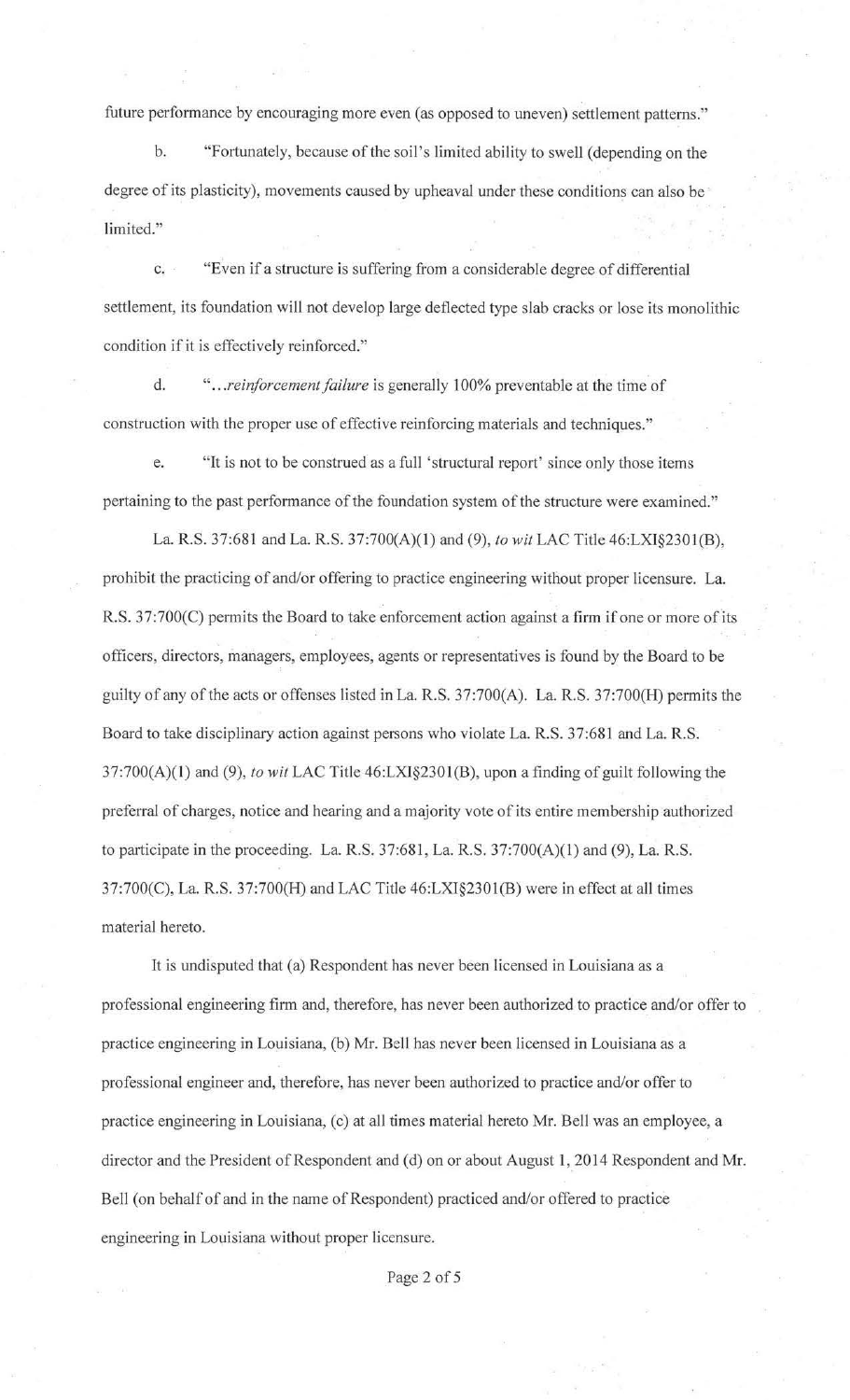Notwithstanding any language contained in this Consent Order, the Board acknowledges that this Consent Order in no way reflects on Respondent's competency, or Respondent's ability · to repair foundation failures.

By letter dated May 23, 2017, the Board gave notice to Respondent that it was considering the preferral of charges against Respondent on the grounds that Respondent may have violated La. R.S. 37:681, La. R.S. 37:700(A)(1) and (9), La. R.S. 37:700(C) and LAC Title 46:LXI§2301(B), relative to practicing and/or offering to practice engineering without proper licensure.

Wishing to dispense with the need for further enforcement action and to conclude the instant proceeding without further delay and expense, for the purpose of this proceeding only, Respondent and the Board do hereby enter into this Consent Order, in which Respondent of its own free will consents to the issuance of a Consent Order by the Board, wherein Respondent agrees *to* (a) pay a fine of one thousand five hundred and no/100 (\$1,500.00) dollars, (b) pay administrative costs of eight hundred ninety six and 55/100 (\$896.55) dollars, (c) immediately cease and desist practicing and/or offering to practice engineering in Louisiana until such time as it is duly licensed by the Board and (d) the publication of this Consent Order on the Board's website and a summary of this matter in the Board's official journal, the *Louisiana Engineer and Surveyor Journal,* and the reporting of this matter to the National Council of Examiners for Engineering and Surveying (NCEES), identifying Respondent by name.

Respondent denies that its conduct as set forth above constitutes violations of the above referenced laws and/or rules as stated herein. However, Respondent agrees to enter into this Consent Order for the purpose of avoiding further action by the Board and bringing this matter to an amicable close. Respondent acknowledges awareness of said laws and/or rules and states that it will comply with all applicable laws and rules henceforth. Respondent has been advised of its right to be represented by counsel before the Board and/or to appear at any hearing personally or by counsel and present witnesses and evidence in its own behalf, it hereby waives this right and its right to appeal, and it states affirmatively that it has been afforded all administrative remedies due it under the law. Respondent further acknowledges awareness of the fact that the signed original of this Consent Order will remain in the custody of the Board as a public record and will be made available for public inspection and copying upon request.

Page 3 of 5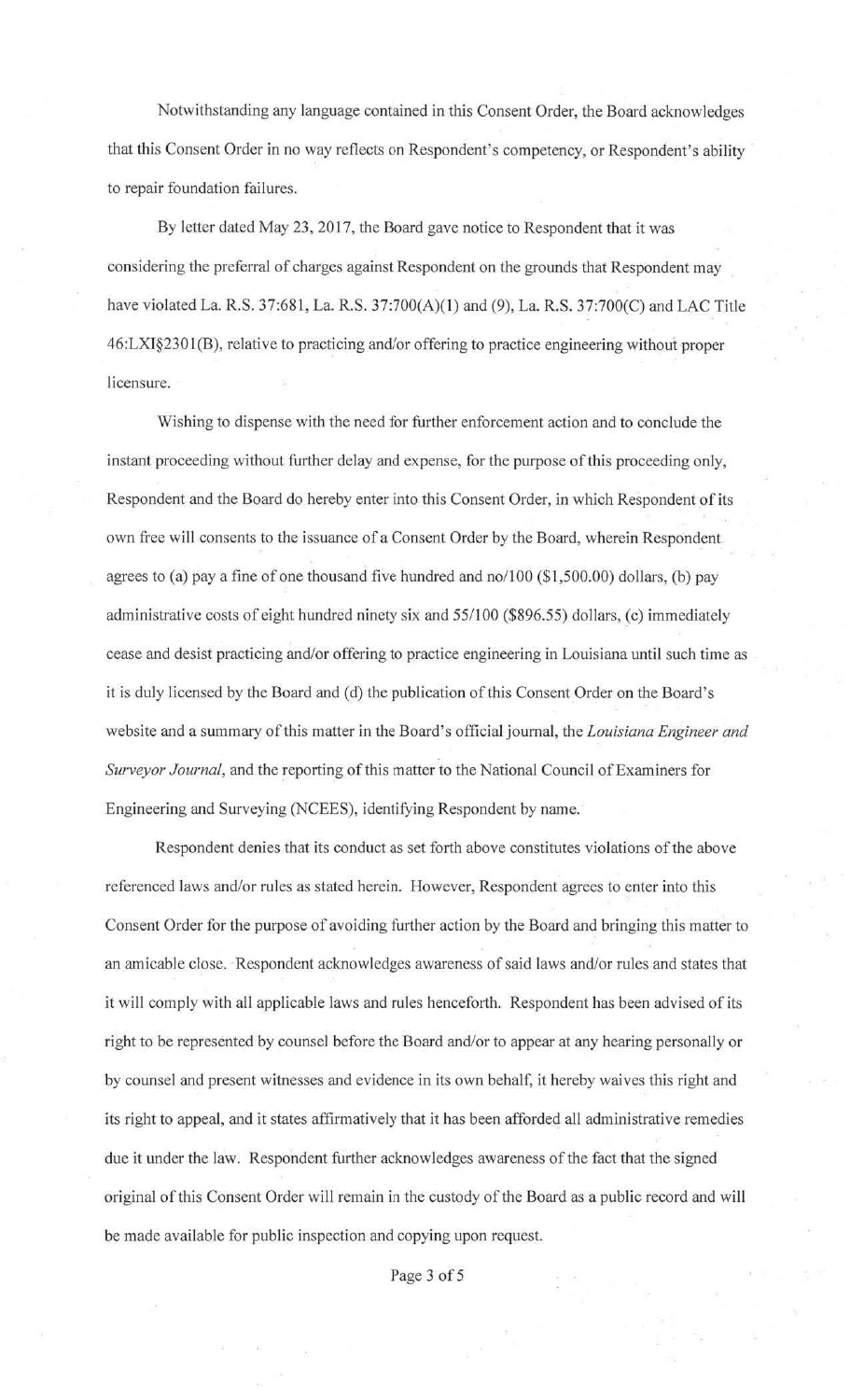Therefore, in consideration of the foregoing and by signing this Consent Order, Respondent does hereby waive its right to a hearing before the Board, to the presenting of evidence and witnesses on its behalf, to Findings of Fact and Conclusions of Law in this case, and to judicial review of this Consent Order.

Respondent hereby represents that (a) it fully understands the meaning and intent of this Consent Order, including but not limited to its final and binding effect, (b) it has voluntarily entered into this Consent Order and that no other promise or agreement of any kind has been made to or with it by any person whatsoever to cause the execution of this instrument and (c) the sanctions set forth in this Consent Order do not prevent the Board from taking further disciplinary or enforcement action against Respondent on matters not specifically addressed in this Consent Order.

WHEREFORE, the Louisiana Professional Engineering and Land Surveying Board and Respondent agree that:

1. Respondent shall pay a fine of one thousand five hundred and no/100 (\$1,500.00) dollars, which shall be tendered to the Board by certified check payable to the Board, due upon the signing of this Consent Order; and

2. Respondent shall pay administrative costs of eight hundred ninety six and 55/100 (\$896.55) dollars, which shall be tendered to the Board by certified check payable to the Board, due upon the signing of this Consent Order; and

3. Respondent shall immediately cease and desist practicing and/or offering to . practice engineering in Louisiana until such time as it is duly licensed by the Board; and

4. This Consent Order shall be published on the Board's website and a summary of this matter shall be printed in the official journal of the Board, the *Louisiana Engineer and Surveyor Journal,* and reported to the National Council of Examiners for Engineering and Surveying (NCEES), identifying Respondent by name; and

5. This Consent Order shall not become effective unless and until it is accepted and signed by and on behalf of the Board. Should the Board not accept and sign this Consent Order, it is agreed that presentation of this matter to the Board shall not prejudice the Board or any of its members, staff, attorneys or representatives from futther participation, consideration, or resolution of any further proceedings herein.

Page 4 of 5